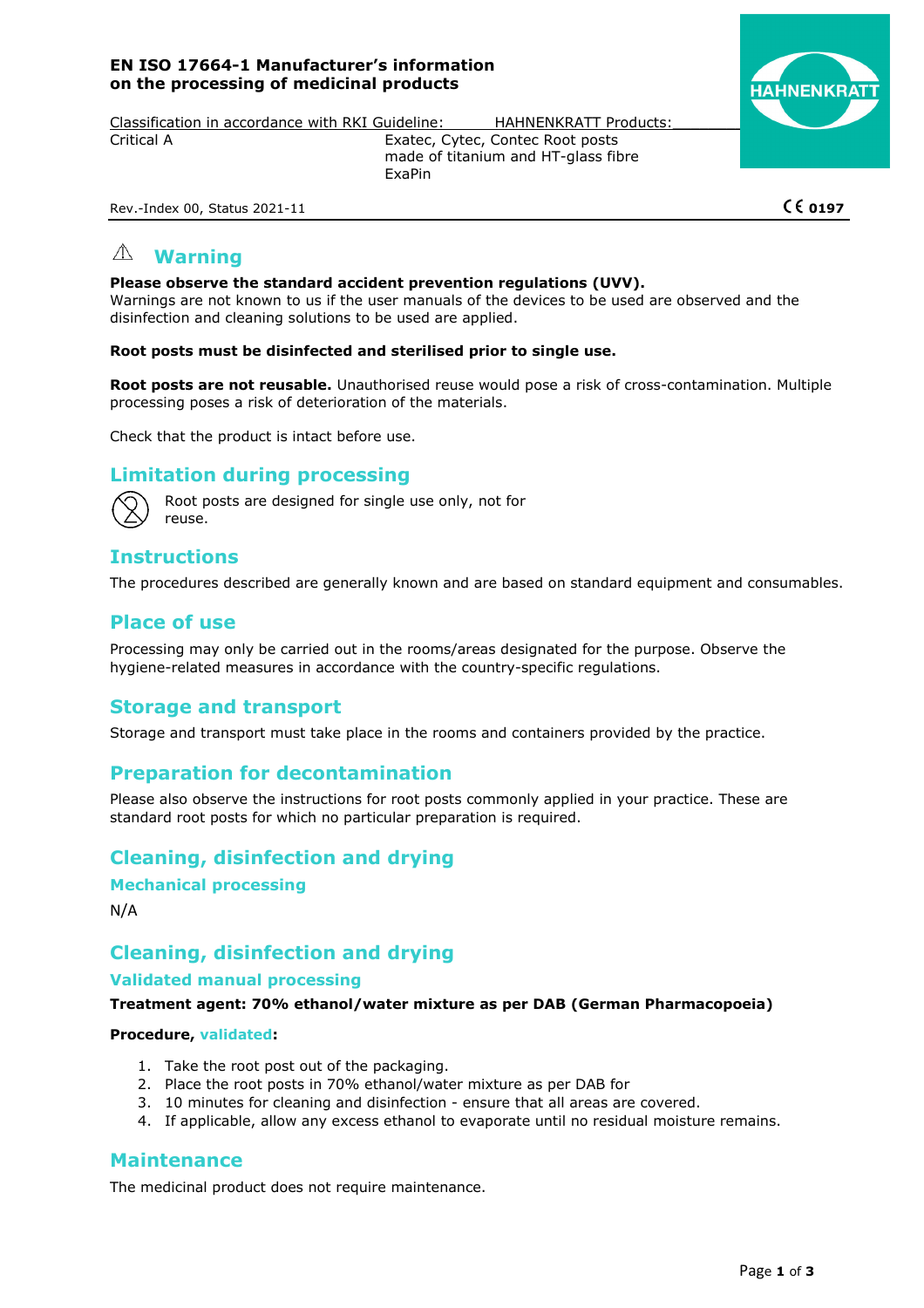### **EN ISO 17664-1 Manufacturer's information on the processing of medicinal products**



Classification in accordance with RKI Guideline: HAHNENKRATT Products: Critical A Exatec, Cytec, Contec Root posts

made of titanium and HT-glass fibre ExaPin

Rev.-Index 00, Status 2021-11 **020 197 0197** 

### **Inspection and function test**

Visual inspection for intactness and cleanliness prior to use. An 8-fold magnifying effect generally enables visual inspection. If applicable, dispose of damaged root posts.

# **Packaging**

Suitable individual packaging in a sterilisation wrap as per DIN EN ISO 11607-1. The packaging must be adequately sized, so that the sealing is not under tension.

# **Validated sterilisation in the autoclave (moist heat)**

#### **Equipment: Steam steriliser, as per DIN EN ISO 17665 moist heat**

#### **Procedure, validated:**

Steam sterilisation in a fractionated vacuum procedure at 134°C in a device as defined by DIN EN 13060:

- 1. Fractionated prevacuum (at least 3-fold)
- 2. Sterilisation temperature 134°C
- 3. Hold time: 5 minutes (full cycle)
- 4. Drying time: 10 minutes

Please observe the standard DIN EN ISO 17665 for sterilisation with moist heat.

## **Storage**

The packaged sterile product must be protected against dust, moisture and (re)contamination for transport and storage.

# **Additional information**

All serious incidents that occur in connection with the product must be reported to the manufacturer and the competent authority of the Member State in which the user and/or the patient is registered.

Please observe the instructions for use issued by the manufacturer(s) of the products and ensure that the maximum load of the devices is adhered to.

Please observe the national regulations for disposal.

Please observe the legal provisions for the reprocessing of medicinal products applicable in your country. Information is available at www.rki.de, for example.

The instructions listed above have been validated as SUITABLE for preparing a medicinal product for processing by the manufacturer of the medicinal product. The processor is responsible for ensuring that the actual processing carried out - with the equipment, materials and personnel deployed - obtains the desired results in the processing facility. This usually requires validation and routine monitoring of the procedure in the processing facility.

Any deviation from these instructions should be carefully evaluated by the safety officer of the practice in terms of efficacy and potential negative consequences.

This manufacturer's information is based on validations performed at the Zwisler accredited laboratory.

Validation reports:

HT Glasfiber 2201.1085-hahnenkratt\_manuell 2112.2139-hahnenkratt\_steri